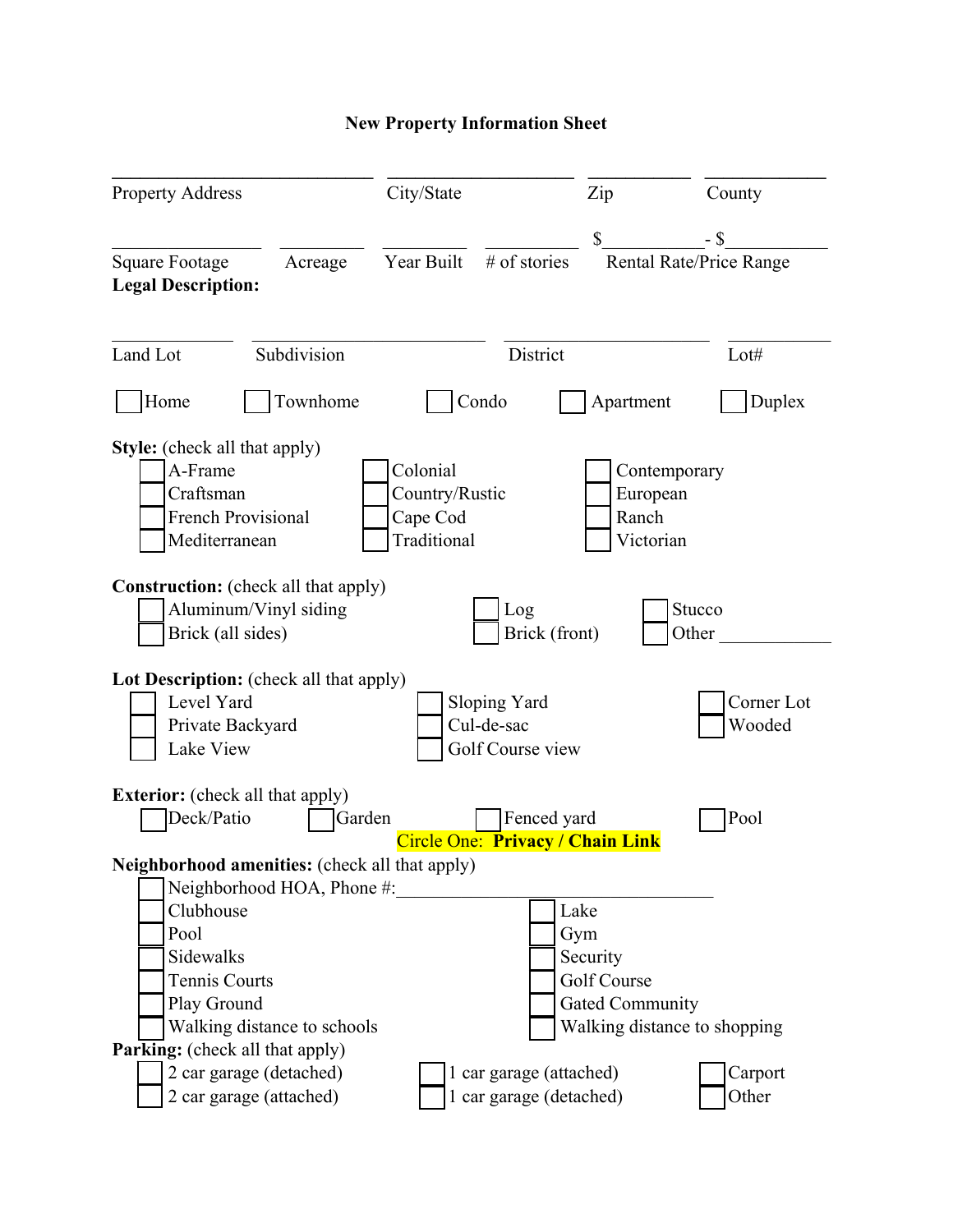| <b>Basement:</b> (check all that apply)                                                                                                                                                                                                                   |                                                                                                                                                                                                            |                                                                                 |                                                                    |                                                                                                                                                                                 |
|-----------------------------------------------------------------------------------------------------------------------------------------------------------------------------------------------------------------------------------------------------------|------------------------------------------------------------------------------------------------------------------------------------------------------------------------------------------------------------|---------------------------------------------------------------------------------|--------------------------------------------------------------------|---------------------------------------------------------------------------------------------------------------------------------------------------------------------------------|
| Crawlspace                                                                                                                                                                                                                                                | Finished                                                                                                                                                                                                   |                                                                                 | Unfinished                                                         | None                                                                                                                                                                            |
| Slab                                                                                                                                                                                                                                                      | Partial                                                                                                                                                                                                    | Full                                                                            |                                                                    |                                                                                                                                                                                 |
|                                                                                                                                                                                                                                                           |                                                                                                                                                                                                            |                                                                                 |                                                                    |                                                                                                                                                                                 |
| Bedrooms/Bathrooms: (please notate a number in all boxes that apply)                                                                                                                                                                                      |                                                                                                                                                                                                            |                                                                                 |                                                                    |                                                                                                                                                                                 |
| <b>Bedroom Lower</b>                                                                                                                                                                                                                                      | Bedroom Main                                                                                                                                                                                               | Bedroom upper                                                                   |                                                                    | $Total =$                                                                                                                                                                       |
| <b>Full Bath Lower</b>                                                                                                                                                                                                                                    | Full Bath Main                                                                                                                                                                                             | Full Bath Upper                                                                 |                                                                    | $Total =$                                                                                                                                                                       |
| Half Bath Lower                                                                                                                                                                                                                                           | Half Bath Main                                                                                                                                                                                             | Half Bath Upper                                                                 |                                                                    | $Total =$                                                                                                                                                                       |
| <b>Interior:</b> (Check all that apply)<br><b>Breakfast Bar</b><br><b>Breakfast Area</b><br>Living Room<br>Dining Room<br><b>Book Cases</b><br>Carpet<br>Loft<br><b>Vaulted Ceilings</b><br>Garden Tub<br>Wine Cellar<br>Tile Bath<br><b>Storage Shed</b> | <b>Breakfast Room</b><br>Island<br><b>Family Room</b><br>Office<br><b>Foyer Entrance</b><br>Walk-in Closet<br>Laundy Room<br><b>Laundry Closet</b><br>Double Vanity<br>Separate Shower<br>Attic<br>Sunroom |                                                                                 | Pantry<br>Fireplace<br>Elevator<br><b>Tile Floors</b><br>Furnished | <b>Solid Surface Counters</b><br>Master on Main<br>Bonus Room/Rec Room<br><b>Recently Renovated</b><br>Hardwood Floors<br><b>Whirlpool Baths</b><br><b>Cable TV Connections</b> |
| Screened in porch                                                                                                                                                                                                                                         |                                                                                                                                                                                                            |                                                                                 |                                                                    |                                                                                                                                                                                 |
| <b>Cooling/Heating:</b> (Check all that apply)<br>Ceiling Fans<br><b>Total Electric</b><br><b>Window Units</b><br>Programmable Thermostat                                                                                                                 |                                                                                                                                                                                                            | Central Heating & Cooling<br>Both Gas & Electric<br>Attic fan (whole house fan) |                                                                    |                                                                                                                                                                                 |
| <b>Utilities:</b>                                                                                                                                                                                                                                         |                                                                                                                                                                                                            |                                                                                 |                                                                    |                                                                                                                                                                                 |
| Water Provider:                                                                                                                                                                                                                                           |                                                                                                                                                                                                            |                                                                                 |                                                                    |                                                                                                                                                                                 |
| Gas Provider:                                                                                                                                                                                                                                             | <u> 1980 - Antonio Alemania, prima postala de la provincia de la provincia de la provincia de la provincia de la</u>                                                                                       |                                                                                 |                                                                    |                                                                                                                                                                                 |
| Electric Provider:                                                                                                                                                                                                                                        |                                                                                                                                                                                                            |                                                                                 |                                                                    |                                                                                                                                                                                 |
| Well/Other:                                                                                                                                                                                                                                               |                                                                                                                                                                                                            |                                                                                 |                                                                    |                                                                                                                                                                                 |
|                                                                                                                                                                                                                                                           |                                                                                                                                                                                                            |                                                                                 |                                                                    |                                                                                                                                                                                 |
| <b>Schools:</b>                                                                                                                                                                                                                                           |                                                                                                                                                                                                            |                                                                                 |                                                                    |                                                                                                                                                                                 |
|                                                                                                                                                                                                                                                           |                                                                                                                                                                                                            |                                                                                 |                                                                    |                                                                                                                                                                                 |
|                                                                                                                                                                                                                                                           |                                                                                                                                                                                                            |                                                                                 |                                                                    |                                                                                                                                                                                 |
| High School:                                                                                                                                                                                                                                              | <u> 1980 - Johann Stoff, fransk politik (f. 1980)</u>                                                                                                                                                      |                                                                                 |                                                                    |                                                                                                                                                                                 |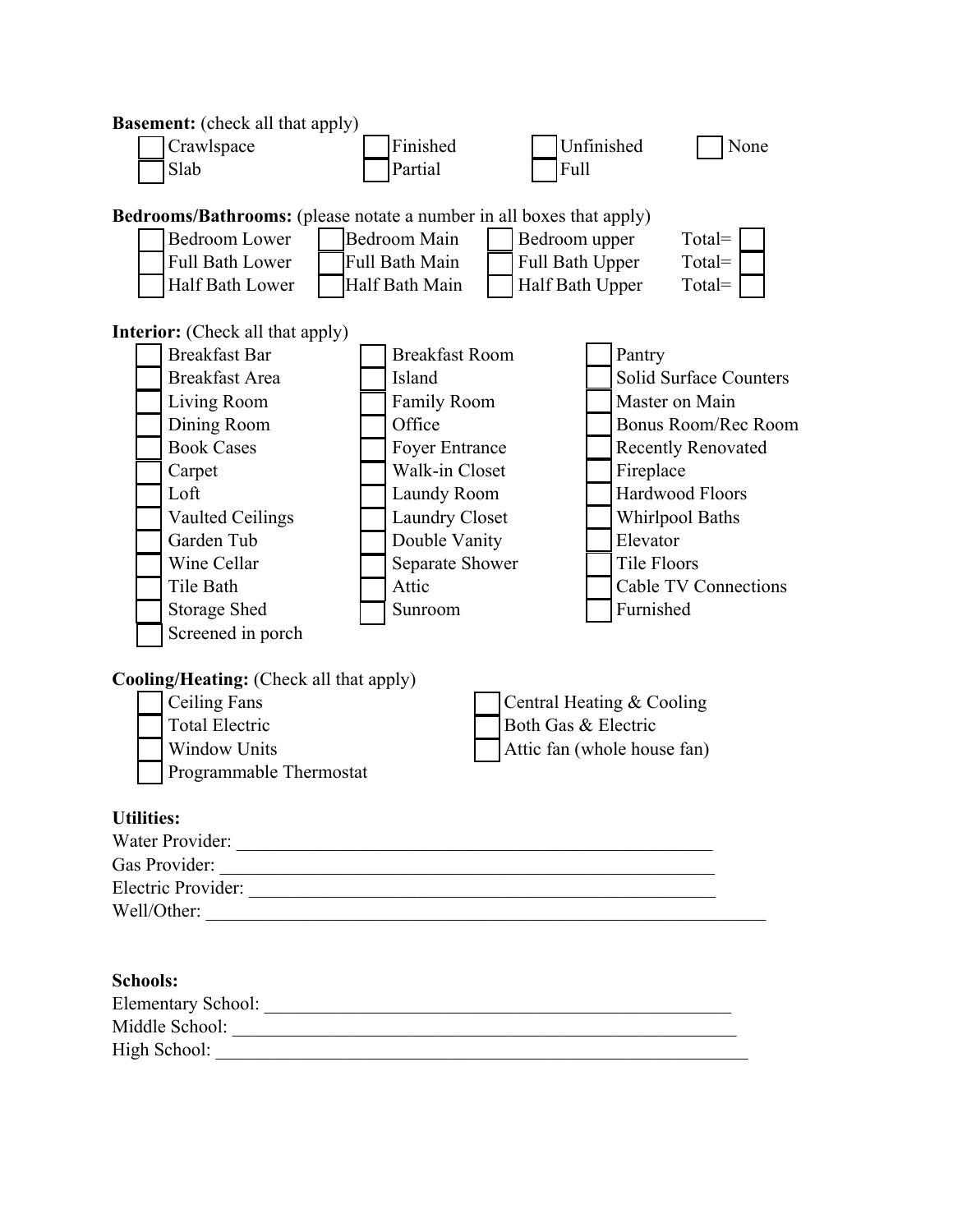## **Warranty information:**

(Please provide company name, contact information, contract number, billing zip, and policy expiration date for all that apply)

| Termite Bond:                                                                                                   |                                                                                  |                                     |                           |
|-----------------------------------------------------------------------------------------------------------------|----------------------------------------------------------------------------------|-------------------------------------|---------------------------|
| HVAC Service:                                                                                                   | ,我们也不能在这里的时候,我们也不能在这里的时候,我们也不能在这里的时候,我们也不能会不能在这里的时候,我们也不能会不能会不能会不能会不能会不能会不能会不能会不 |                                     |                           |
|                                                                                                                 |                                                                                  |                                     |                           |
| <b>Owner's information:</b>                                                                                     |                                                                                  |                                     |                           |
| Owner's Name                                                                                                    |                                                                                  | Owner's Social security # or Tax ID |                           |
| <b>Mailing Address</b>                                                                                          | City/State                                                                       | Zip                                 | County                    |
| Cell $\#$ :                                                                                                     |                                                                                  |                                     |                           |
|                                                                                                                 |                                                                                  |                                     |                           |
| Work $\#$ :                                                                                                     |                                                                                  |                                     |                           |
| E-mail: $\qquad \qquad$                                                                                         |                                                                                  |                                     |                           |
| <b>Present Tenant:</b>   Vacant   Tenant Occupied   Owner occupied until<br>Name:<br>Cell $\#$ :<br>Home $\#$ : |                                                                                  |                                     |                           |
| Work $\#$ :                                                                                                     |                                                                                  |                                     |                           |
| E-mail: $\qquad \qquad$                                                                                         |                                                                                  |                                     |                           |
| Lease Term: $\frac{1}{20}$ $\frac{1}{20}$ $\frac{1}{20}$ $\frac{1}{20}$                                         |                                                                                  |                                     |                           |
| <b>Availability Date:</b>                                                                                       |                                                                                  |                                     |                           |
| Special Showing Instructions:                                                                                   |                                                                                  |                                     |                           |
|                                                                                                                 |                                                                                  |                                     |                           |
|                                                                                                                 |                                                                                  |                                     |                           |
| <b>Items left in the property for tenant use:</b> (Check all that Apply)                                        |                                                                                  |                                     |                           |
| Refrigerator                                                                                                    | Stove/Oven Electric or Gas?                                                      |                                     | <b>Built in Microwave</b> |
| Washer                                                                                                          | Dryer                                                                            |                                     | Garbage disposal          |
| Dishwasher                                                                                                      | Vent Hood                                                                        | Icemaker                            |                           |
| Keys                                                                                                            | Garage Remotes                                                                   |                                     | Amenities Pass            |
| Other                                                                                                           |                                                                                  |                                     |                           |